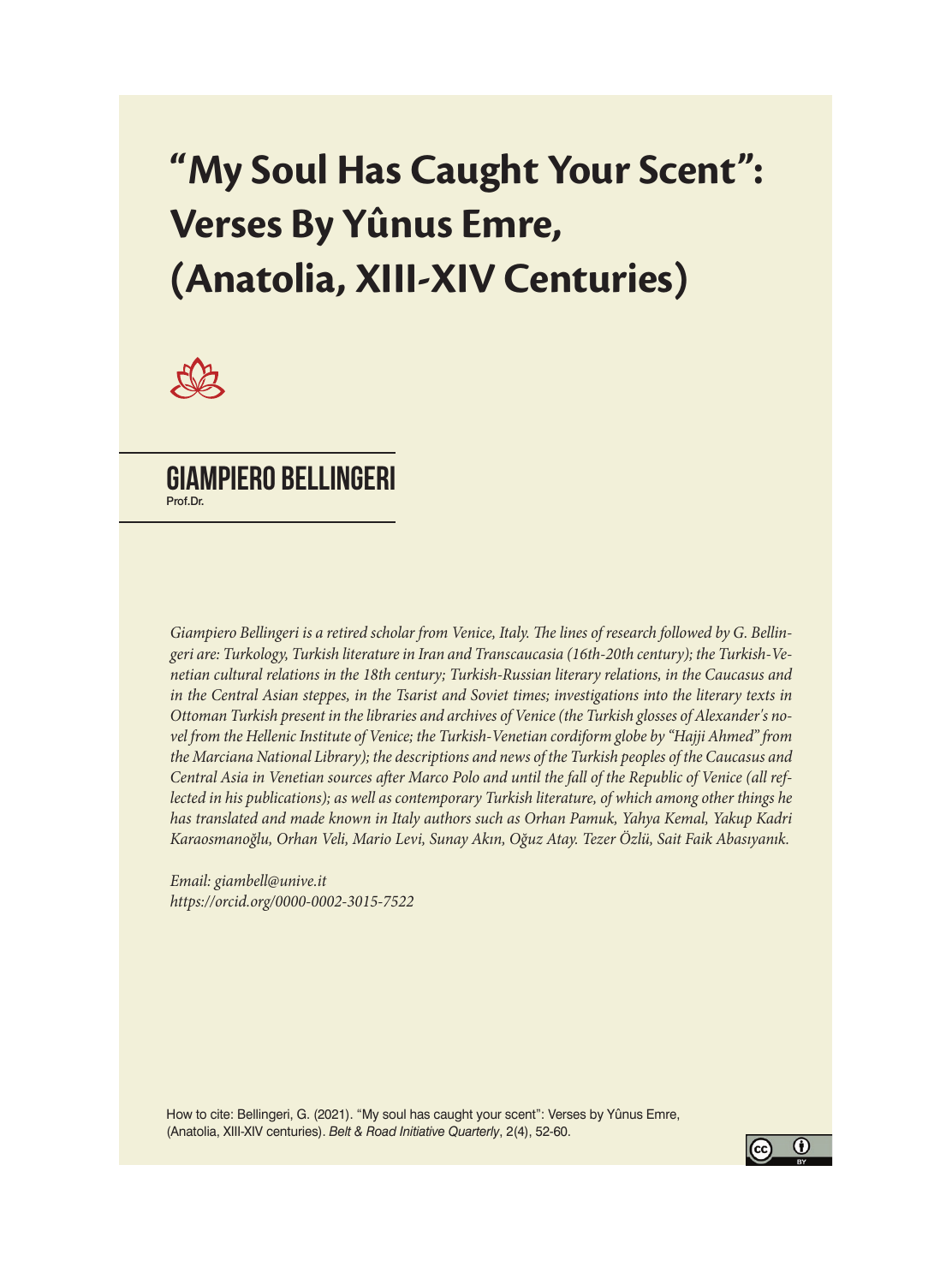#### **ABSTRACT**

*The year 1321 was the date of the departure of two giant poets from this world at the two most important points of the Silk Road. Dante Alighieri in Italy and Yunus Emre in Anatolia said goodbye to this problematic world together, after a long and fruitful lives. Both were poets with deep feelings about the meaning of life, what it means to be human, and the afterlife. The year 2021 is the 700th anniversary of their farewell to this world. While the Italian nation celebrates the life of Dante, Turkey is busy with the celebrations of Yunus Emre and the Turkish Language. Playing an important role in bringing these celebrations together, Prof. Giampiero Bellingeri is an important academic who has spent a lifetime on Turkish culture. We hope that this essay, submitted by Prof. Bellingeri at the event organized by Yunus Emre Institute in Rome in 2019, comparing Dante and Yunus Emre will greatly enrich the Yunus Emre special issue of BRIQ. (BRIQ )*

YÛNUS IS A TURKISH VARIANT OF THE name 'Jonah'/'Ionas', the prophet who finds himself out of divine goodness on the shore of a landing between one sea and another, after a journey and a stay in the belly of a whale. "Our Yunus" (Yunus Emre), according to the most widespread rumour about his origins, was born in central Anatolia, in Sarıköy / Eskişehir, in the second half of the 13th century and died in 1321. He is known for always finding himself on the "lip" between one coast and another. On the lip between the opposite shores of two worlds, but, specifically, on the land of Anatolia that in his time suffered so many upheavals: the disruptive coming of the Mongols (1243), the weakening of the Seljuk Turks (who arrived from the south-eastern shores of the Caspian, through Iran, 11th-12th centuries), and the collapse, now begun, of the Byzantines.

For the Turks/the Turkmen, it was a troubled time. Arriving in Anatolia, they imposed a demanding presence on the local populations, who were based there for centuries as subjects, first to the emperors of Byzantium, then to new local princes. In the process of settlement, the Turks suffered the shocks and consequences caused by raids and invasions. They were dominant, of course, during the process of Turkishization and Islamization of that area, but still found companionship through misfortune with the

local people and Christians.

Yunus Emre, the "troubadour", believed in God and was agitated by passion. To remedy this, he sung with the passion of his own wanderings through the territories and through the itineraries of his faith. According to the custom of the adepts, he carried out humble tasks for the brotherhoods at the convent of Taptuk Emre. After forty years of service at the convent, he evolved and got emancipated by the master Taptuk. Freed from the service, his language melted, disseminated sounds and grains of poetry, until everything became fixed on paper sheets. According to the tradition, these sheets were set on fire by jealous rivals. Conceivably, it is in that thick smoke of his own burnt verses that Yunus finds himself immersed, as he sighs in one of his verses:

"(...) Let me burn in a thick smoke, and that in that smoke I sing like a nightingale,

And let me appear in the friendly garden, always open, and never faded, never ..."

(Toprak, 1960: 67)

There are two works attributed to Yunus: a Dîvân / "Canzoniere" and a "Book of Advice", Risâletü'n Nuskhiyye, which can be placed around 1307. From this last work we quote the opening and follow it with an essay elaborating on how the formal and expressive setting differs from that of the hymns chosen below: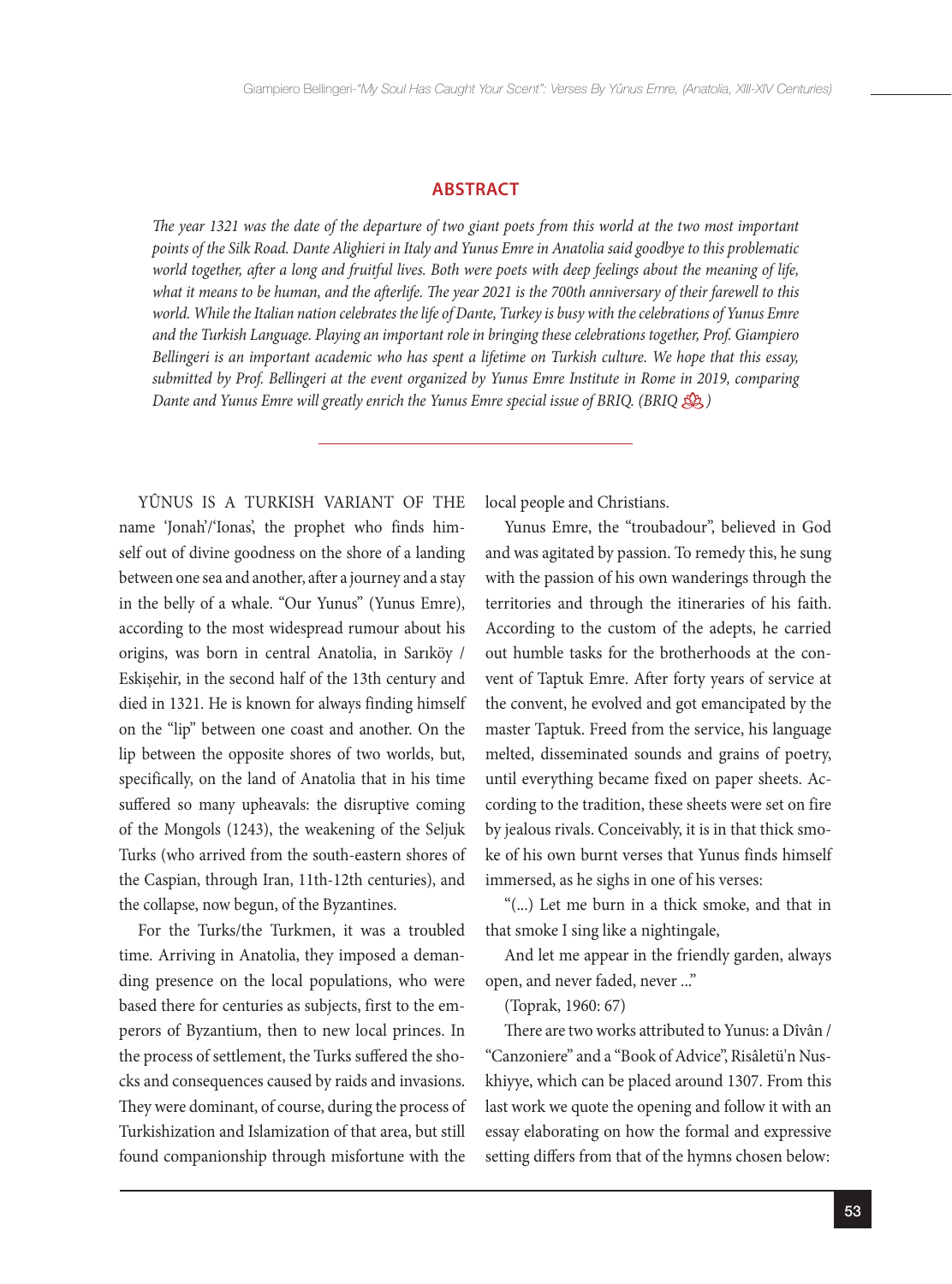"In the name of God, the Clement, the Merciful: See the arcane prodigy, it is the work of the Lord, To fire and water and earth and air he said "be!". In the name of God he ruled, and land is ready there, And behold the mountain erupts and immediately rises.

Of earth and water he kneads a rudiment at the base, And he names him, he imposes the name of Adam on him.

A breath of wind, a shiver runs through the dough, From there comes, you know, the offspring of Adam. And He comes, places it to cook, and when It is cooked well, the spirit is infused into that body, With the injunction that the soul penetrate it: Supreme order is that, ethereal care!

The soul takes on an effigy, it is filled with light, And the semblance proclaims itself grateful, and de ferential.

Praise be to that majestic Power:

You know and you can do a thousand others just like me.

There are four intrinsic qualities of clay: Firmness, good disposition, trust in God, and benefit.

Four states that came with water: Purity, profusion, grace in unity ..." (Tatçı, 1991: 27-29).

The "Book of Advice" is didactic by nature and by genre, and in it we do not find those thrills so abundant in the hymns to Love. Both are composite books, open to continuous insertions, variations, and external "contributions". It is a corpus that is poetic, physical, ardent, indefinite, and leavening. We can see a kind of mysticism animated by Neo-Platonism, which receives and captures the reflections, the Light of God in creation, in the phenomenal world. From here, the poor dervish, cultivating himself, is seeking himself in an inner journey under the guidance of the Master and aspires to divine Beauty and Love as mirrors to each other. He is always obeying the Law and



Prophet Jonah'/'Ionas' finds himself out of divine goodness after a journey and a stay in the belly of a whale. (Flickr, 2018)

proceeding on the Way, the one that leads to Knowledge and draws on the mysterious supreme Truth with immersion and self-forgetfulness.

Yunus' journey takes place among the disasters, events, and general struggles of the Turks and populations who live and suffer in those places he travelled. He embraces the pain and sorrow of human beings: creating a universal drama rather than an exaltation of Turkishness and Islam, at that time surely victorious and fighting for expansion.

"Travails" are a polysemous concept that in some hegemonic idioms means "journey". Similarly, a Turkish exhortation says, "the traveller must set out on his way", on such a journey where the only companion along the hard way is fatigue, which remains faithful until the loss of one's own shadow. The way is not drawn straight, it is traced in a tortuous way and the destination is reached by narrow paths.

Along those rough paths, one could meet other people, equally lost and disoriented. The verses speak as if they were disoriented themselves – they embody an existential and human condition expressed in verse, in lines, in stylistic registers, in human languages. Languages differ in words, but not so much in the foreshortening of language, which follows curves, road sections, which are by fate and mind summoned to touch and cross each other. Finally, the meanings convey into common furrows: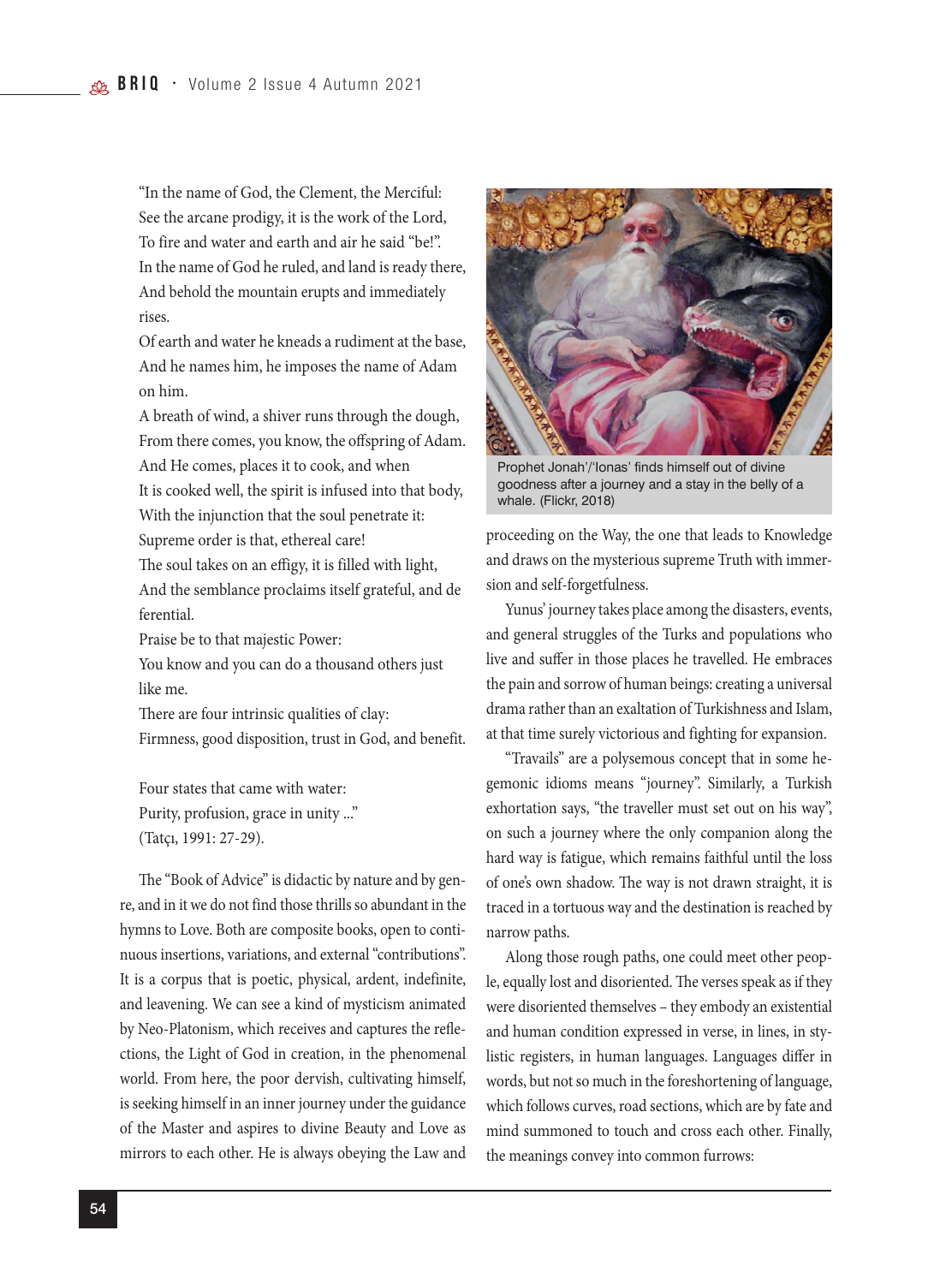"We now were going over the lonely plain as one who to a road he lost returns and, till he find it, seems to go in vain."

(Dante Alighieri, Divine Comedy, Part II-Purgatory, line:118-120, see Dante, 2013: 426)

In those times, poets shared more than a few analogies. Thus, the images of Yunus and Dante can be compared and (depending on the parameters, alignments, and weights attributed, with the measures applied to the judgments on their personalities) projected onto each other as earthly and sanguine human beings, at least for this verse that articulates the breakthrough between asceticism and moralism.

Both wander in exile on a mission. They are pilgrims, sharing tensions and intentions of the terrestrial and earthly language, which provides life and meaning to the soul, allowing them to physically furrow it by marking and marking it. They teach the soul to speak a language that is alive and "vernacular".

## **Yunus' humanism does not and must not resemble Western humanism, in which love for man is limited to man, making it blasphemous and incomplete through its failure to recognise the true Love for the Friend, the Lord, the Truth!**

Yunus' language can appear simple, but it is not deprived of concepts or imagery capable to perceive precisely sensitive figures. He is not only conceptual either, for he is an interpreter and a composer of prayers, poems, and invocations. He avoids euphemisms, the flattening of discourse, by using rough-spoken language infused with precise terminology, technicality, and philosophical conceptuality. His high hymns are raised on a harsh path leaning towards doctrinaire models already made solemn in Arabic and Persian, standing alternative to them and able to thrive, fluently, in their own lexicon, the Turkish linguistic lineage that dates back to saint Ahmed Yasevi's (Central Asia, 12th century) textual and poetic applications.

Our Yunus Emre is quite modern in this sense; he gathers and welcome other "Emre" under his cloak, following a practice of Islamic propaganda of religion, but, even more, of a faith. In recent Turkish history, Yunus has become a flexible bow, bent to different directions of the arrow: nationalistic, republican (for the "pure" language, not corrupted by Arab-Persian formulations, which were once thought to be "foreign" to authentic Turkishness), secular, humanistic, and Islamic.

For the supporters of this essential religious aspect, Yunus' humanism does not and must not resemble Western humanism, in which love for man is limited to man, making it blasphemous and incomplete through its failure to recognise the true Love for the Friend, the Lord, the Truth! In fact, Yunus dissolves the literary language of Western Turkish, of Rûm / Rome (the second Rome, once Byzantine, then Ottoman, Rûm; Anatolia was renamed Rûm from Arabs and Persians, neighbours of the Greek-Roman "Romei", and later of the Turkish-Ottoman "Rûmîs"), and the affectionate references, the tributes of gratitude, of immediate sympathy expressed to him by the greatest contemporary poets that are symptomatic, explicit.

On our side, we remain fixed to observe the sign, or the omen of a new celestial vault, compared to this one here, as old as the mutable, treacherous, and elusive earth. The sky, even in these Turkish verses of Yunus, protects and envelops in faith, redemption, and remission the derelict bodies of pilgrims, orthodox, tinged with heresy or linked to Haji Bektash-i Veli (mystical master of the 13th century). In that great flowing of good, ideas of the "kavşak" - a word that has its roots in "reuniting" after the detachment - there are many lost and stunned dervish-singers.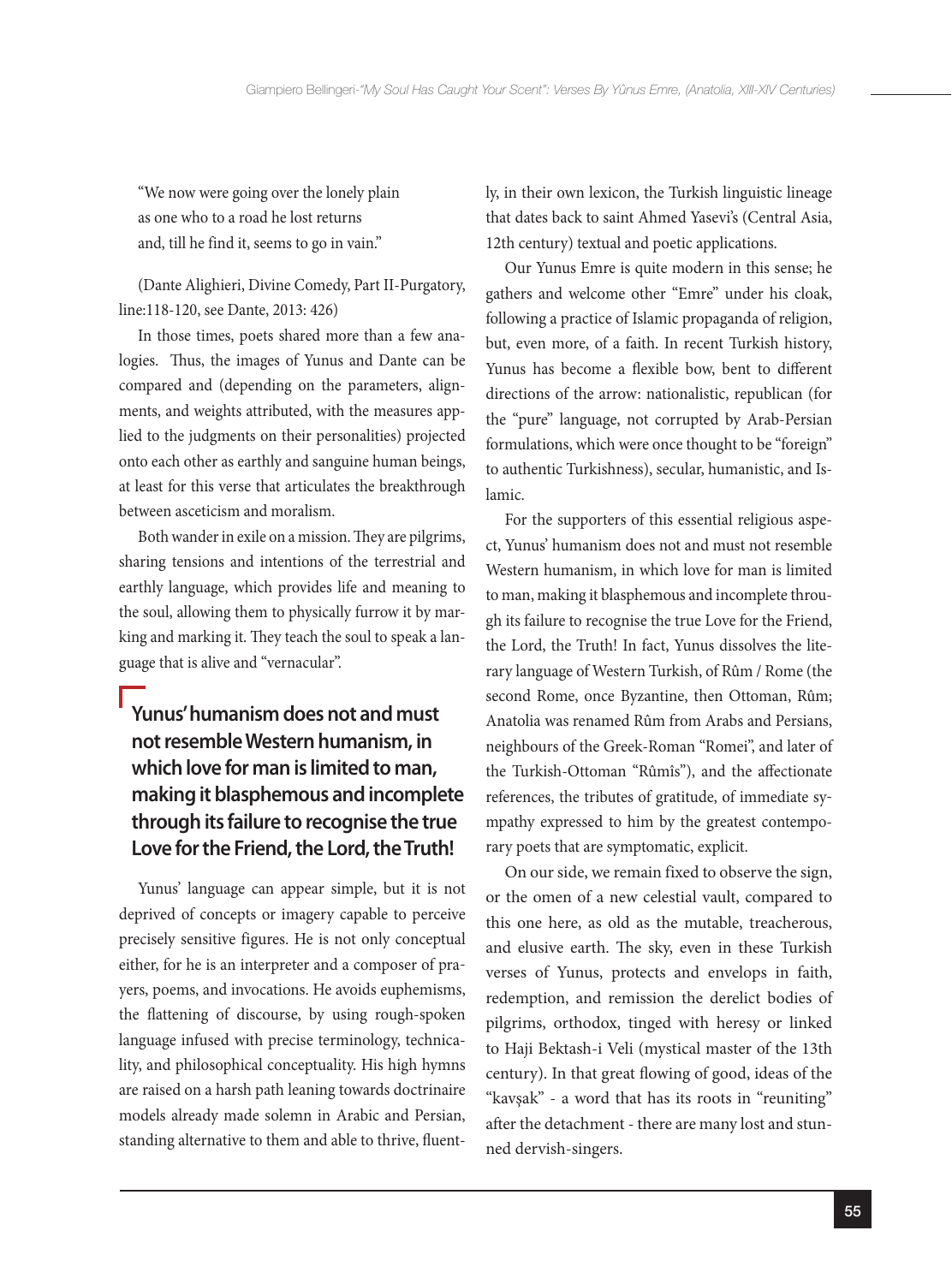At the crossroads of journeys where thoughts take off, where plenty are the meetings and gatherings, and where perhaps a woman appears to help the needy ("moon that rises from the earth", says Yunus) -the image of the moon rising from the earth translates Yunus' yearning for a higher love.

"Give me a love, oh my Lord, that where I am, my sense will kidnap me, on the spot,

 Let me lose myself, let me go round and round looking for myself, without being able to find myself again,

To me, take myself away, make me empty, and in the meantime fill me with yourself ... "

(Toprak, 1960)

This we read in one of his vows, expressed between purification, intoxication, and reward. Now, could it not also be that in this portentous transmutation of semblances, invoked by certain poets, mystics or not, we end up increasingly resembling each other, men and God, earth and heaven? In short, when that heavy and now cleansed "I" comes out of itself, does it lighten so much it is able to join the other "I" of purified brothers to stand together on the steps of a Staircase?<sup>1</sup> Once the ancient, decrepit, and worn-out features have been lost and transmuted, wouldn't it be possible to find oneself under, or with, longed-for shared features? Those that would be found in the confusion and bewilderment of minds?

That would be a clumsy approach, almost an imitation of Yunus' language in the echo of a very high Dante: both "unable" - mixed with a multitude of followers and self-styled aphasics - to express the metaphysics of divine light, made blessed through their inability to express "vulgarly" or popularly the metaphysics of divine light:



Dante Alighieri. (Pixabay, 2020)

"Even such was I at that new apparition; I wished to see how the image to the circle Conformed itself, and how it there finds place; But my own wings were not enough for this, Had it not been that then my mind there smote A flash of lightning, wherein came its wish. Here vigour failed the lofty fantasy:"

(Dante, Paradise, Canto XXXIII, line: 136-142, see Dante, 2013: 1007

Therefore, Dante's height and Yunus's poetic impulses demonstrate the qualities of humility and humbleness required when dealing with the divine revelation: they both belong to a monotheistic inheritance. Just when the weakening of the imagination is declared, the strength to approach the most difficult expressions related to the contemplation of the essence of God take place:

"O how all speech is feeble and falls short Of my conceit, and this to what I saw is such 'tis not enough to call it little!"

(Dante, Paradise, Canto XXXIII, line: 121-122, see Dante, 2013: 1007).

This is a reference to the Book of the Ladder of Mohammed (Kitab al-Miraj), a well-known work for the questions that its discovery raised decades ago among scholars of Dante, Arabists, and philologists. It is a famous and popular Arabic tale with great implications for the culture, the troubadour, and the mystical, religious, and literary expressions of southern Europe. The Book narrates the journey of the Prophet Mohammed, led by the archangel Gabriel, to Heaven and Hell. The work, translated from Arabic into Spanish by the Jewish scientist Abraham Elfaquim, was then rendered in Latin and French by Bonaventure of Siena, secretary of King Alfonso X, "the Wise". Dante could have known this book thanks to Brunetto Latini. Hence possibly the analogies between "La Scala" and "the Comedy", and between the accents of Yunus and Dante, who was never foreign to Muslim culture, or to that culture that has been revisited and enriched by Muslims. **1**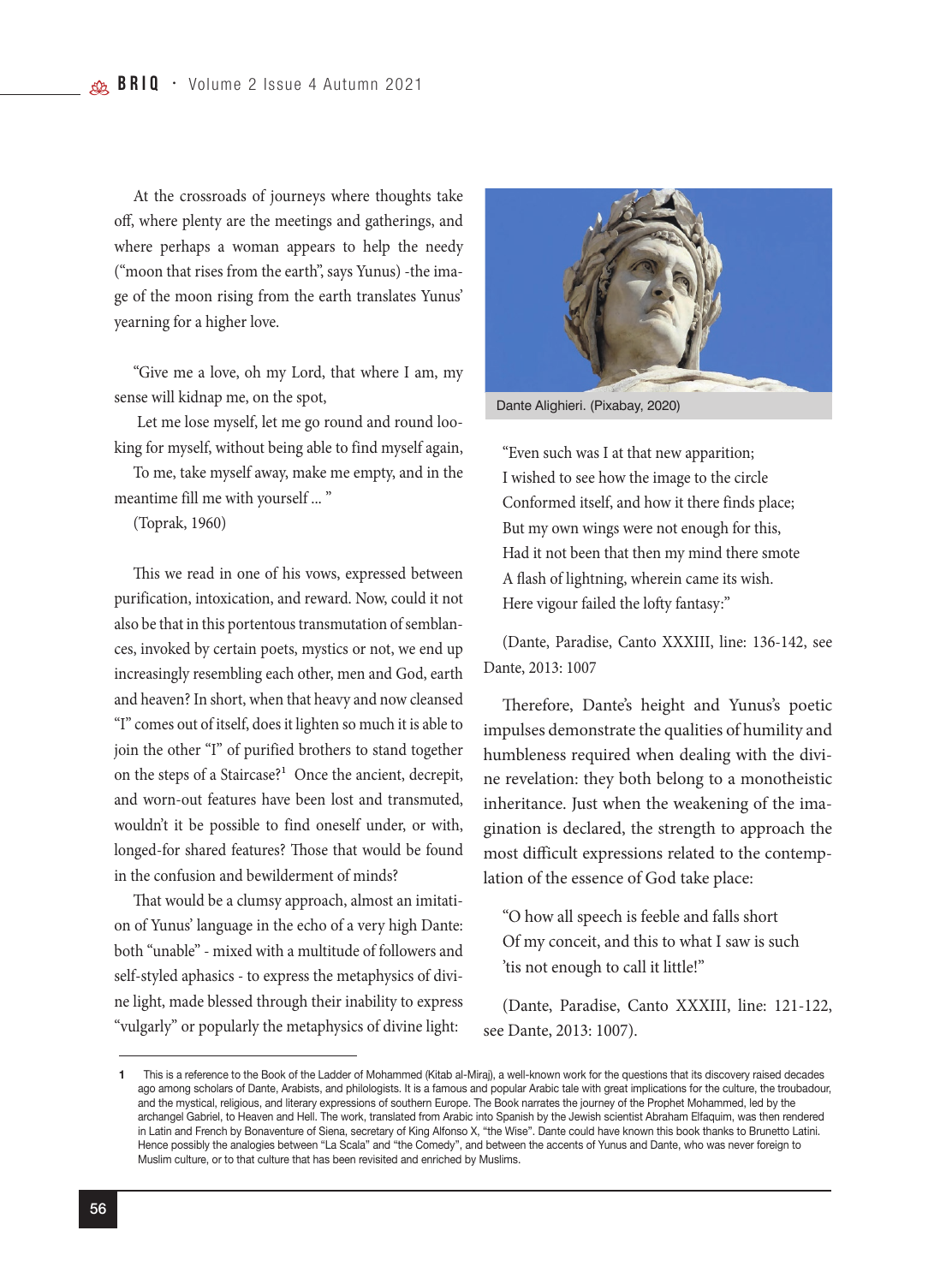After all, even though Dante paints a murky picture of the Prophet of Islam, he knew, in that cultural climate, how to outline his own discourse by following and considering the thoughts of the philosophers and Muslim poets who return to the tested sensibilities and reworked what they borrowed from Christians and the first Jewish monotheists. In this case, as already mentioned, we refer to the path traced of the nocturnal ascents to heaven, to Paradise, on the Staircase structured by the steps on which the angels stand out in order. Yunus' leaps of love move along the air streams of this earthly climate where moral re-education takes place from the very modest yet shiny sod.

They are poetic leaps towards God who fills with immensity the meaning of the inadequate word, the meaning of the language of love spoken down here on earth, from the earth. His poetic raving, sensible even in his raptures, is never in vain: for they flow like an intricate path, troubled, leading far away. The meeting of the dazzling thoughts, of the enlightened essences of such individuals (who walk on the thin and sharp bridge that connects the journey to exile and climb the ladder that rests on the ground, on the rock, rising to the sky), would have occurred along the lines of the vision of poets. With fixed gaze, they aimed at God and, when struck by lightning, resembled and blended in with the divine.

"That Circle which appeared to be conceived within Thyself as a Reflected Light,

when somewhat contemplated by mine eyes, within Itself, of Its own very colour,

to me seemed painted with our Human Form; whence wholly set upon It was my gaze"

(Dante, Paradise, Canto XXXIII, line: 127-132, see Dante, 2013: 1007).

Immersed in the light, which is colouring them with its own uniquely composed colour, the poets were transfigured by its own essence, as they continued to talk to each other about Love, calling us to listen.

Thus, Jonah / Ionas, the prophet who finds himself out

of divine goodness on the shore of a landing between one sea and another, after a journey and a stay in the belly of the whale, would come to colour himself of the same light that colours Yunus and Dante.

For "That Circle which appeared to be conceived within Thyself as a Reflected Light,

when somewhat contemplated by mine eyes, within Itself, of Its own very colour,

to me seemed painted with our Human Form; whence wholly set upon It was my gaze"

(Dante, Paradise, Canto XXXIII, line: 127-132, see Dante, 2013: 1007)

Now let's move on to some Choices from the Songbook. (Mini-Antoloji)

#### **Give Me A Love**

Give me a love, oh my Lord, that where I am, my wits steal me, on the spot,

Make me lose myself, go round and round looking for me, without being able to find me again,

To me, take myself away, make me empty, and in the meantime fill me with yourself,

So dazed you have to reduce me, confused to the point that I no longer distinguish the night and the day, I will nourish only one desire of you, until the appearance is lost and transmuted,

The soul has caught your scent, from now on it turns its back on the world,

Your place is never clear, and here I am wandering among the flames,

My liver drowns in my blood, how could I calm the whine ?!

Let me burn in a thick smoke, and that in that smoke I sing like a nightingale,

And let me pop up in the friendly garden, always open, and never faded, never.

If I express that state of mine to others, there are those who insult me, and there are those who laugh, insolent, At least I burn in the pains, without humiliating myself to tell,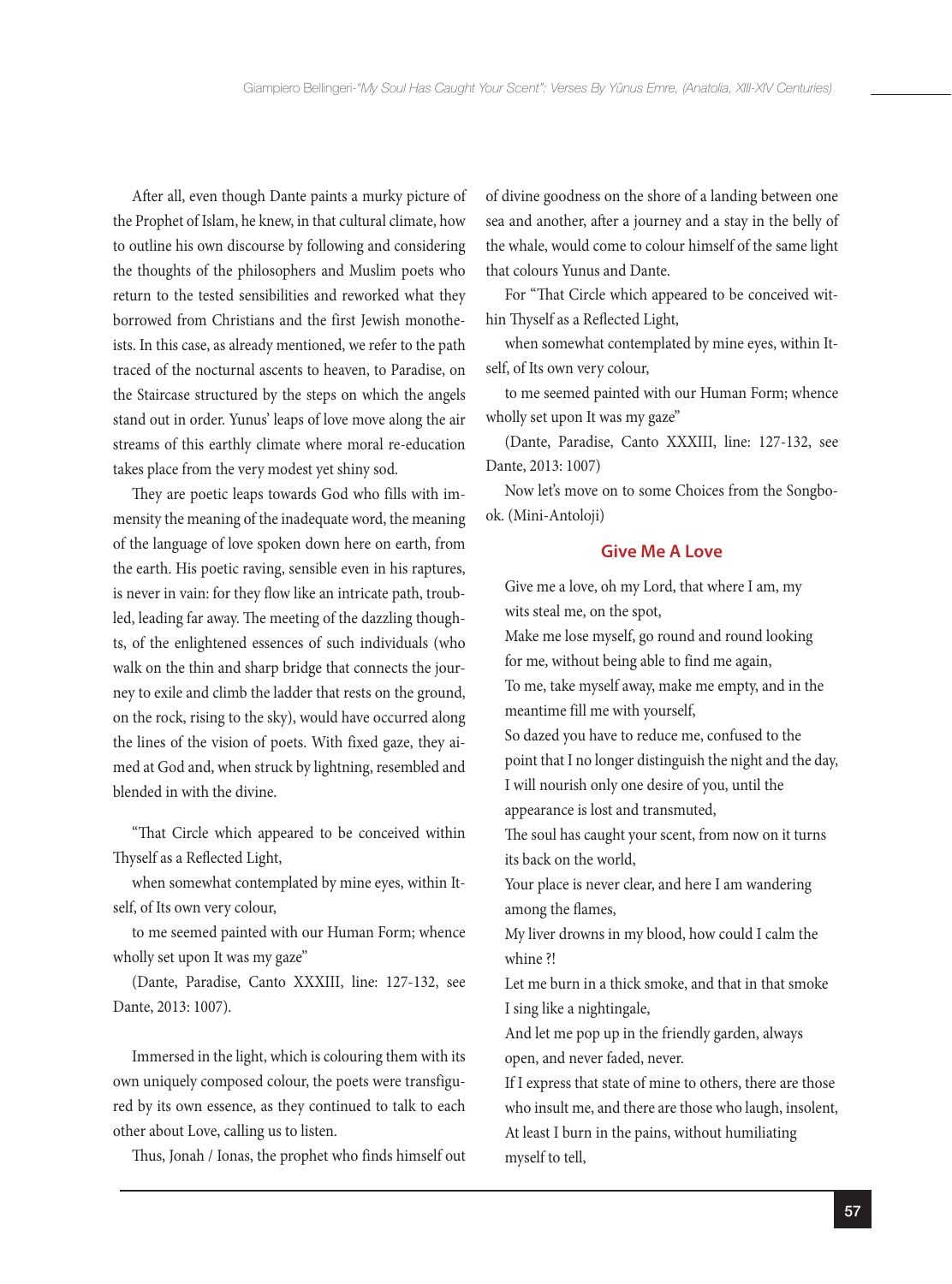Martyr I am, lift me up that gallows, and there you manifest yourself,

I sacrifice this soul, my love I never deny,

Love is the cure for this pain, on the way of love I pour out life,

Such is the story, always, of Yunus, a single instant never devoid of love.

(Toprak, 1960)

## **Around the Tombs**

Around the tombs in the morning, fragile I have seen At dawn those bodies all mixed in black earth. The limbs are undone, they lie dark in those holes, The vein dried up, the blood ran away, and a rotten shroud.

Ruined tombs, full of rubble, knocked down walls, Far from pity, I have seen very crude and miserable scenes.

Deserted mountain pastures in spring, desolate shelters in winter,

I have seen tongues rusted, and silent, heavy in the mouth. Who I have seen sunk in pleasures, who delighted in feasts,

And endless suffering, and the days twisted into the night. Those black eyes I saw, frozen, faces of bloodless moon, Ghostly hands, stretched out from underground to pick roses.

Twisted garments, meats thrown to the bottom of the pits, I have seen mothers offended and necks fooled.

Those who cry and raise complaints, imprint torments on the soul

The demons, and the graves, fire around, and the gushing smoke I saw.

And here is Yunus, announcing when and where he saw this,

I was steadfast in mind, now I falter at what I saw, at that horror.

(Gölpınarlı, 1943: 119)

#### **Love of You Took Me Away From Me**

Love of you took me away from me, For me I feel the need for you, A fire burns me day and night, For me I feel the need for you.

I do not rejoice in abundance, Nor am I disheartened by misery, In your love I console myself, For me I feel the need for you.

Love of you loses lovers, Drown them in the sea of love, He imbues them with his presence, For me I feel the need for you.

I will drink some wine of passion, I will be Mechnun, that Fool in the woods, You are the cure, night and day, For me I feel the need for you.

Sufis need a meeting, To the confreres from the afterlife, To the crazy darkness of Leyla, For me I feel the need for you.

If one day he comes and I fall killed, Spread my ashes in the sky, The earth will then invoke: For me I feel the need for you.

It is said Empyrean and Paradise, Scattered pergolas and a few Huri, Take them as well whoever wants them, For me I feel the need for you.

So Yunus is my name, Higher and higher the fire blazes, And between the two worlds I aspire to you, For me I feel the need for you. (Gölpınarlı, 1943: 98)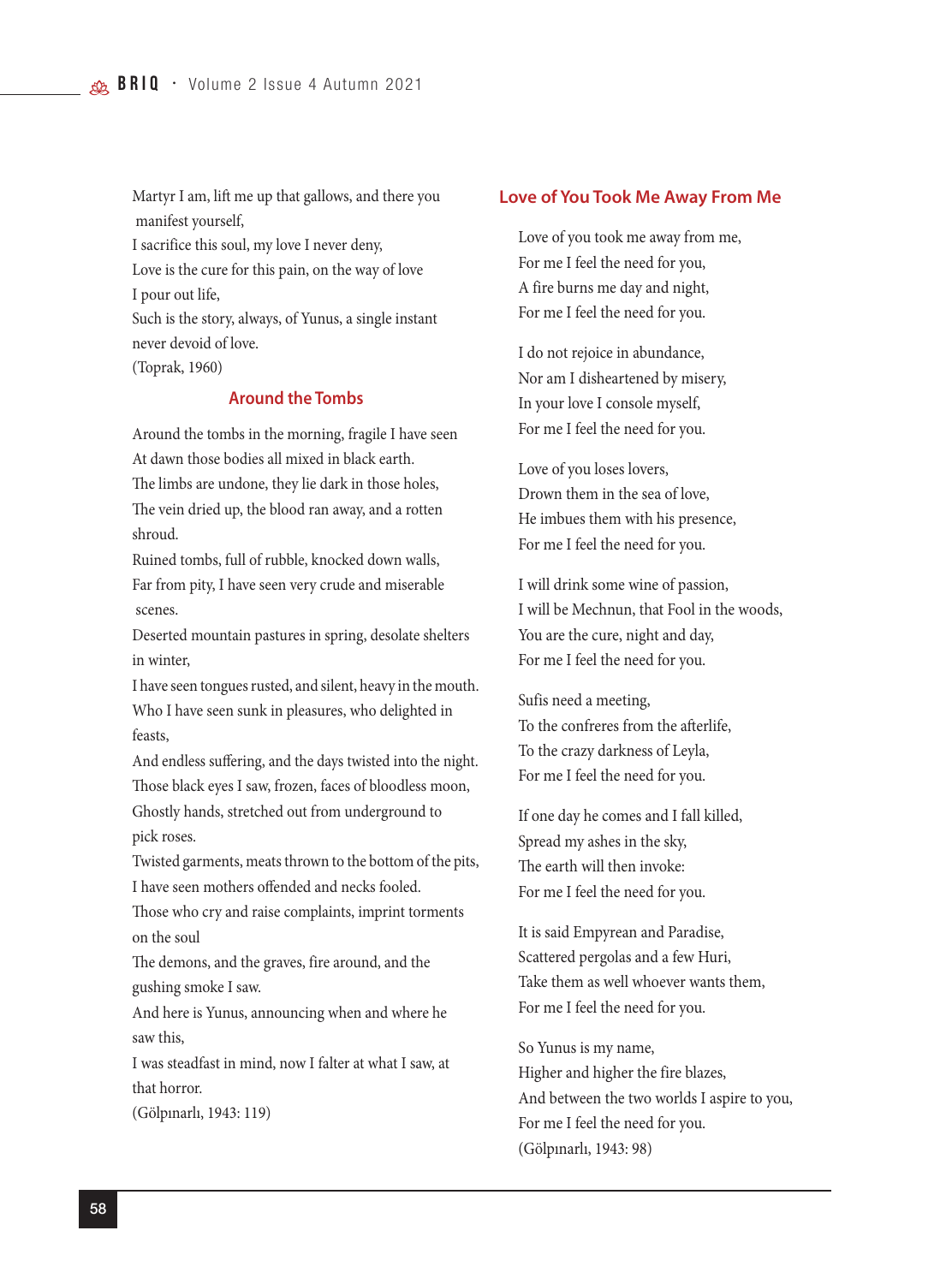## **Does It Ever Exist in This Country**

Does it ever exist in this country A bewildered equal to me? Burned in the chest, eyes in tears, A bewildered equal to me?

I wander down to Syria, to Anatolia, I go around the districts higher up there, How much I have searched, and how much in vain, A bewildered equal to me!

That no one is ever lost, Never nostalgia has to burn it, That nobody, my Lord, You are as lost as I am!

The language speaks, the eye cries, The hearts of the petty ones light up, And I would also be a star in the sky: A bewildered equal to me!

I ignite, I consume myself in the embers, The end will come, one day I die, And I find myself in the chest, in the sepulcher A bewildered equal to me!

They will say: - he's dead, poor fellow! In three days they will know, They will wash it in cold water, A bewildered equal to me! (Masala, 2001: 80-81)

(Here are some examples of "absurd" expressions of Yunus and the dervishes, capable of shaking, rippling, and undermining flat logic; perhaps in the sign of the changing, elusive divinity?)

## **Hixed on the Branch of the Plum**

Hixed on the branch of the plum I eat grapes in bunches, The master yells at me: Why are you eating me nuts?! (...)

I dropped a nice brick into the pot That cooks in the fresh breath of the bora, Who then asks me: -What is it? I hasten to immediately say why (...)

The wing of a sparrow I posed Above forty wagons all lined up, Pair of oxen pull them not know: Such a decree of fate.

The fly, you know? an eagle shakes you, On the ground he slams it well, and replies, It's not a lie, it's all true: I saw that whirlwind rise in the air (...).

Yunus arcane words pronounced, They accept a comparison with no other, Among the pedantic / hypocrites gathered in the Grand Council Your face keeps the meaning secret. (Gölpınarlı, 2006: 354)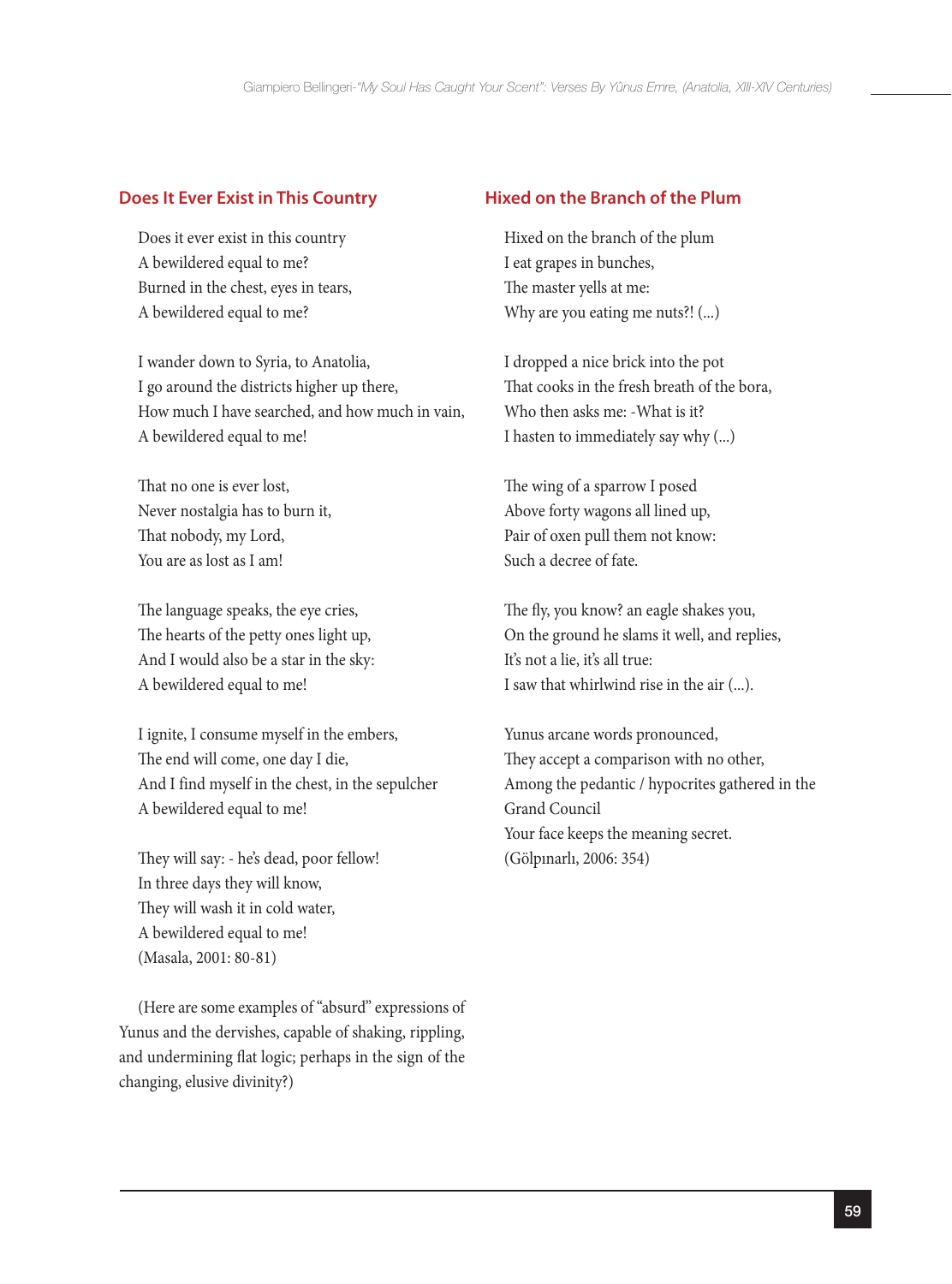

The poor dervish, cultivating himself, is seeking himself in an inner journey under the guidance of the Master and aspires to divine Beauty and Love as mirrors to each other. (Pixabay, 2015)

#### **Vain Those Days Are Gone**

Vain those days are gone, my life, what will I ever do with you?

I have not made myself rich with you, my life, what will I ever do with you?

As soon as I arrive I am, and I run away, unaware, without a worry,

Not a thought for that eternal goodbye, my life, what will I ever do with you?

Evil acts and good deeds, let loose and finally tear the thread of existence,

Distorted facial features, counterfeit, my life, what will I ever do with you?

Without a return you will pass, and if you ever return, you will not find me,

Here it is, vain, the patrimony of my self, oh my life, what will I ever do with you?

I trusted so much in you, in an overwhelming trust, Is that all that's left to me, my life, what am I ever going to do with you?

Yunus petty, you will leave, bewildered, the departure very miserable,

You'll be left alone in regret, my life, what will I ever do with you?

(Gölpınarlı, 1943: 433; Masala, 2001: 100-101)